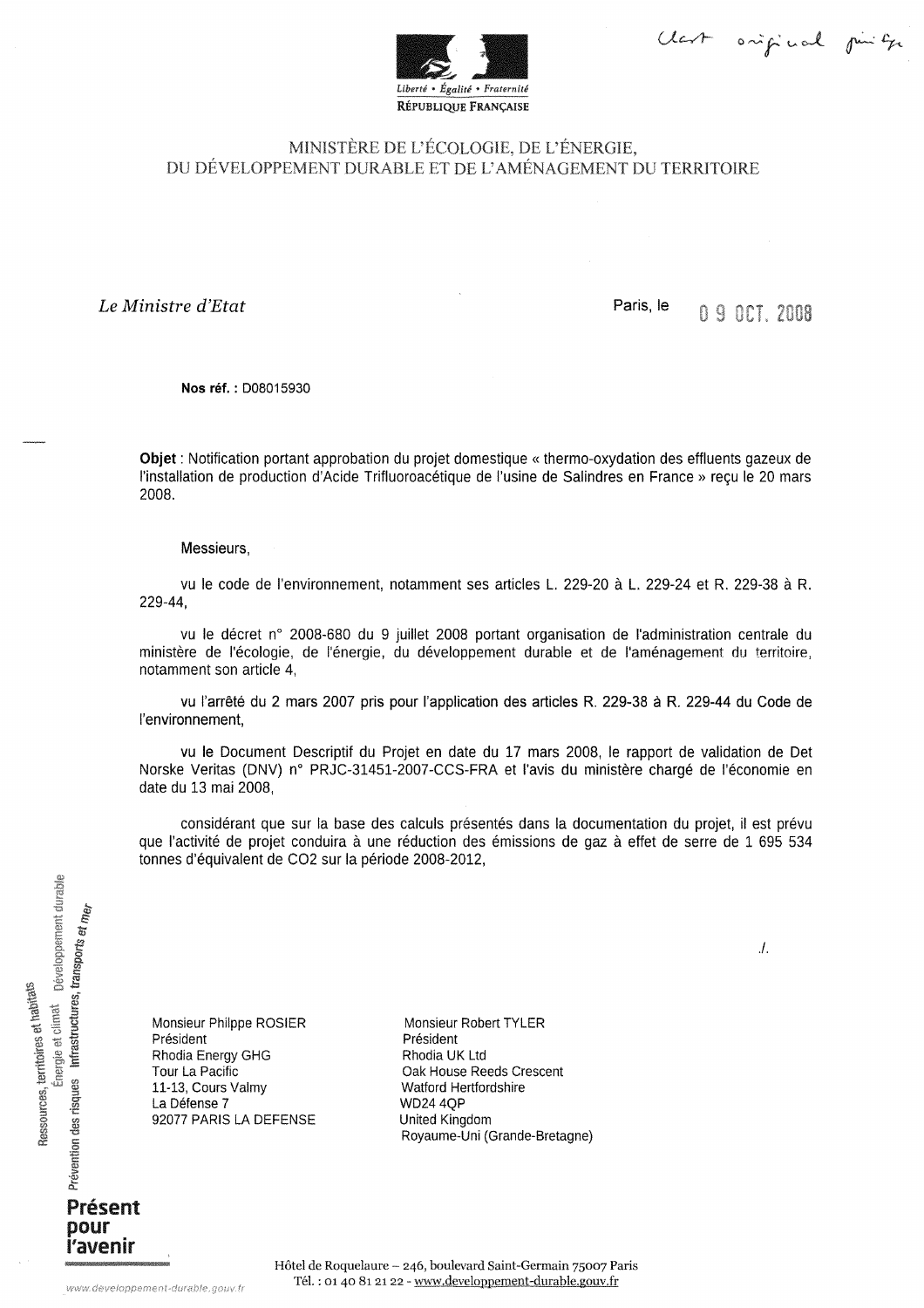j'atteste par la présente que je donne officiellement mon agrément au titre de l'article R 229-42 du code de l'environnement pour l'activité de projet « thermo-oxydation des effluents gazeux de l'installation de production d'Acide Trifluoroacétique de l'usine de Salindres en France » présentée par Rhodia Energy GHG et Rhodia UK Ltd dont les sièges sont respectivement Tour La Pacific 11-13 Cours Valmy La Défense 7 92977 Paris La Défense et Oak House Reeds Crescent Watford Hertfordshire WD24 4OP United Kingdom.

L'attention des bénéficiaires est appelée notamment sur les points suivants :

- les Unités de Réduction d'Emission (URE) seront délivrées pour les réductions effectives d'émission à partir du 17 mai 2008 jusqu'au plus tard le 31 décembre 2012 ;

- le montant total des unités de réduction des émissions délivrées par l'Etat équivaut à 90% des émissions de gaz à effet de serre effectivement évitées grâce à la mise en œuvre de l'activité du projet :

- pendant la durée de l'agrément d'une activité mise en œuvre sur le territoire national, vous devez m'adresser la déclaration des réductions des émissions de gaz à effet de serre résultant de cette activité. Cette déclaration doit être accompagnée d'un rapport de vérification établi par un tiers. Je vous rappelle que ces documents conditionneront la délivrance des URE :

- la délivrance des URE intervient à votre demande. Cette demande, signée par l'ensemble des participants au projet, est adressée à la Direction Générale Energie-Climat. Cette demande précise la répartition des unités de réduction des émissions sur les comptes de chaque participant au projet. La Direction Générale Energie Climat donnera ordre de créditer les unités de réduction des émissions sur les comptes dans le registre national institué par l'article L. 229-16 du code de l'environnement. La première demande de délivrance est accompagnée de la présente lettre :

- je vous rappelle que la délivrance des URE et leur exportation hors du registre francais sont soumises aux limites autorisées par la réserve de la période d'engagement prévue par la décision 9/CP.1 de la réunion des parties au protocole de Kyoto, limites auxquelles est soumis l'Etat français ;

- lorsque la mise en œuvre d'une activité de projet sur le territoire national n'est pas conforme aux termes de l'agrément et de l'arrêté du 2 mars 2007 cité plus haut, le ministre chargé de l'environnement suspend ou, le cas échéant, met fin à la délivrance des unités de réduction des émissions qui devaient résulter de la réalisation du projet. Le titulaire de l'agrément est préalablement invité à présenter ses observations.

Je vous informe que vous pouvez former un recours contentieux auprès du tribunal administratif compétent à l'encontre de la présente décision dans un délai de deux mois à compter de sa notification.

Je vous prie de croire, Messieurs, à l'assurance de mes sentiments les meilleurs.

Jean-Louis BORLOO

Présent กณะ l'avenir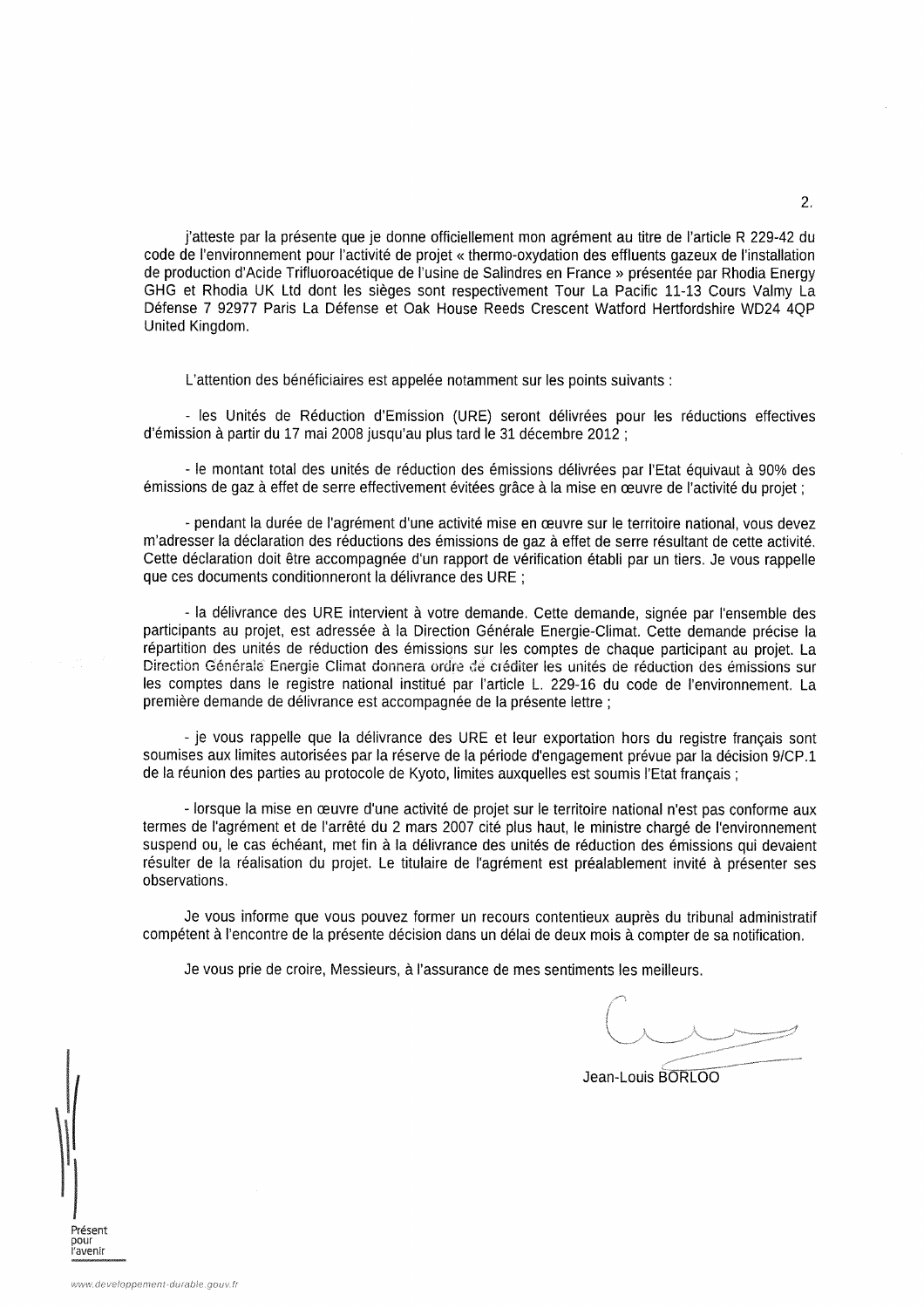

## MINISTERE DE L'ECOLOGIE, DE L'ENERGIE, DU DEVELOPPEMENT DURABLE ET DE L'AMENAGEMENT DU TERRITOIRE

The Minister of State **Paris**, OCT. 9 2008

## Our ref : D08015930

Subject : Notification carrying approval of the internal project " thermal oxidation of the gaseous effluents of the Acid Trifluoroacetic unit of the plant of Salindres in France " received on March 20, 2008.

Dear Sirs,

Considering the code on the environment, in particular its articles L 229-20 to L 229-24 and R. 229- 38 to R. 229-44,

Considering decree n° 2008-680 of 9 July 2008 bearing on the organization of the central administration of the "Ministère de l'Ecologie, de l'Energie, du Développement Durable et de l'Aménagement du Territoire", in particular its article 4,

Considering the order of March 2, 2007 taken for the application of articles R. 229-38 to R. 229-44 of the Code on the environment,

Considering the Descriptive Document of the Project on March 17 2008, the validation report of Det Norske Veritas (DNV) n° PRJC-31451-2007-CCS-FRA and the opinion of the ministry in charge of the economy on May 13 2008,

Considering that on the basis of calculation presented in the documentation of the project, it is planned that the project activity will lead to a reduction in greenhouse gas missions by 1,695,534 tons of  $CO<sub>2</sub>$  equivalent over the period 2008-2012,

Monsieur Philippe ROSIER President Monsieur Robert TYLER President<br>Tour La Pacific Tour La Pacific<br>Rhodia Energy GHG 11-13, Cours Valmy La Défense 7 WD24 4QP<br>192077 PARIS LA DEFENSE 1920 WORKER Management 92077 PARIS LA DEFENSE

Oak House Reeds Crescent<br>WD24 4QP

Present for the future www.developpement-durable.gouv.fr

Hotel of Roquelaure - 246, boulevard Saint-Germain 75007 Paris Tel.: 0140 81 21 22 - www.developpement-durable.gouv.fr